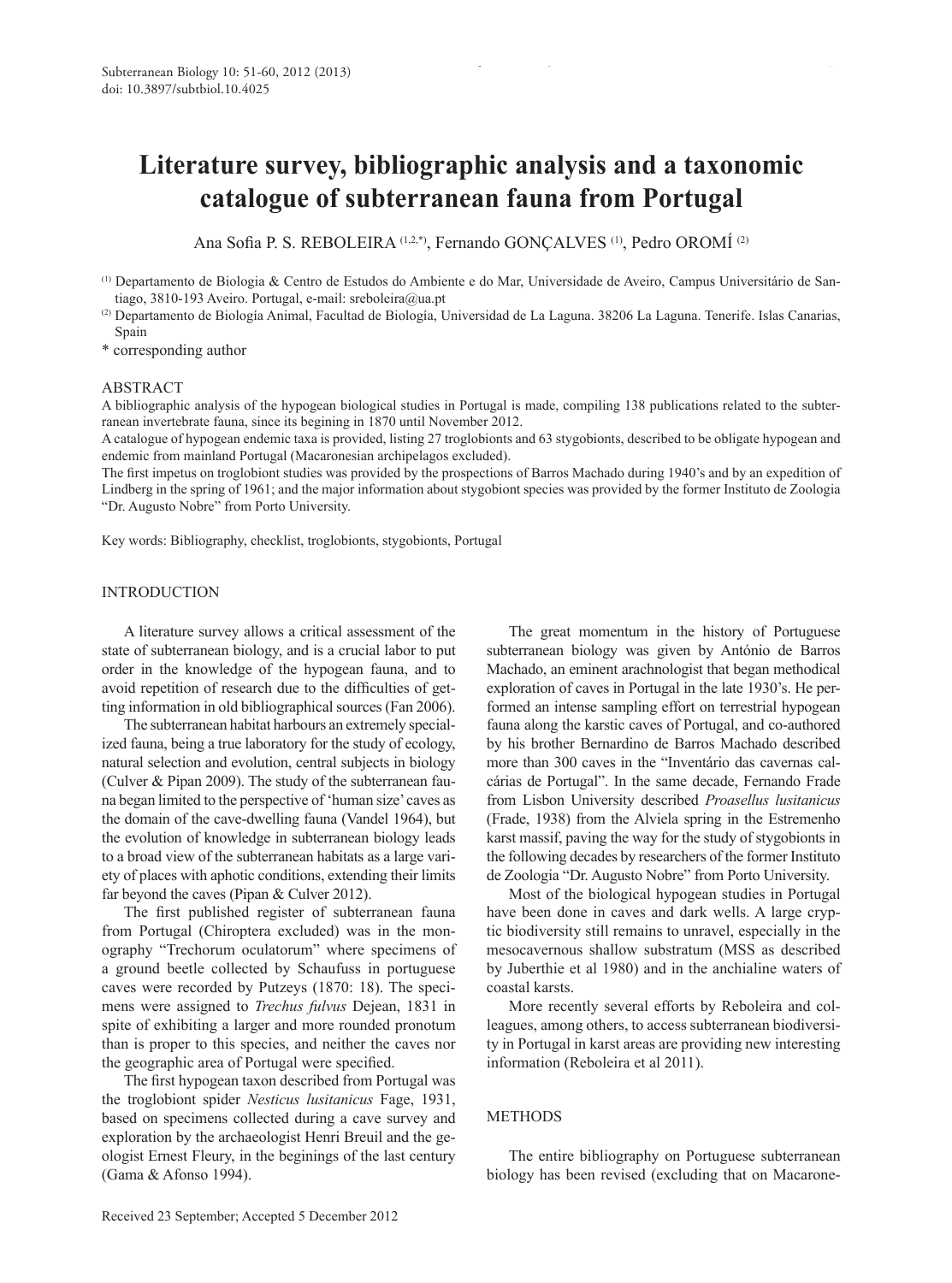sian archipelagos and references to Chiroptera) since the first publication in 1870 until November 2012.

The term hypogean is used for the species that live exclusively in subterranean habitats beneath the soil layers, displaying clear adaptations to the subterranean environment, expressed morphologically as convergent evolution, such as integument depigmentation, absence or reduced ocular structures, elongated appendages, and wing reduction in insects. The endogean fauna occurring inside the soil is excluded of the aim of this catalogue.

#### **RESULTS**

As much as 138 scientific publications have been published between 1870 and November 2012, dealing on the hypogean fauna of mainland Portugal, from where 27 troglobiont and 63 stygobiont species have been described so far (see Table 1 and 2 for taxonomic information).

Chronologically, the proportion of higher number of publications is not necessarily the result of higher number of new described taxa (Fig. 1).

The decade of 1960 was the most productive in number of such publications, but the largest number of new hypogean taxa were described in the decades of 1940 and especially 1980 (Fig. 1).

The knowledge of the Portuguese stygofauna increased noticeably from the 40's until the 60's, but the greatest expansion was in the 80's with the description of 19 new species (Fig. 1). The researchers of the former Instituto de Investigação "Dr. Augusto Nobre" from Porto University gave the greatest contribution to the description of new species, being only produced out of this institute 11% of this knowledge. José Maria Braga (25 species) and Odette Afonso (21 species) contributed to 74% of the Portuguese stygobiont species (Fig. 2).

The 1940's were the most productive decade of taxonomical studies on the terrestrial hypogean fauna as a re-



Fig. 1 - Number of publications and described hypogean taxa per decade until August 2012.



Fig. 2 - Top contributors first authors with five or more publications on hypogean fauna in Portugal and their number of described species until November 2012.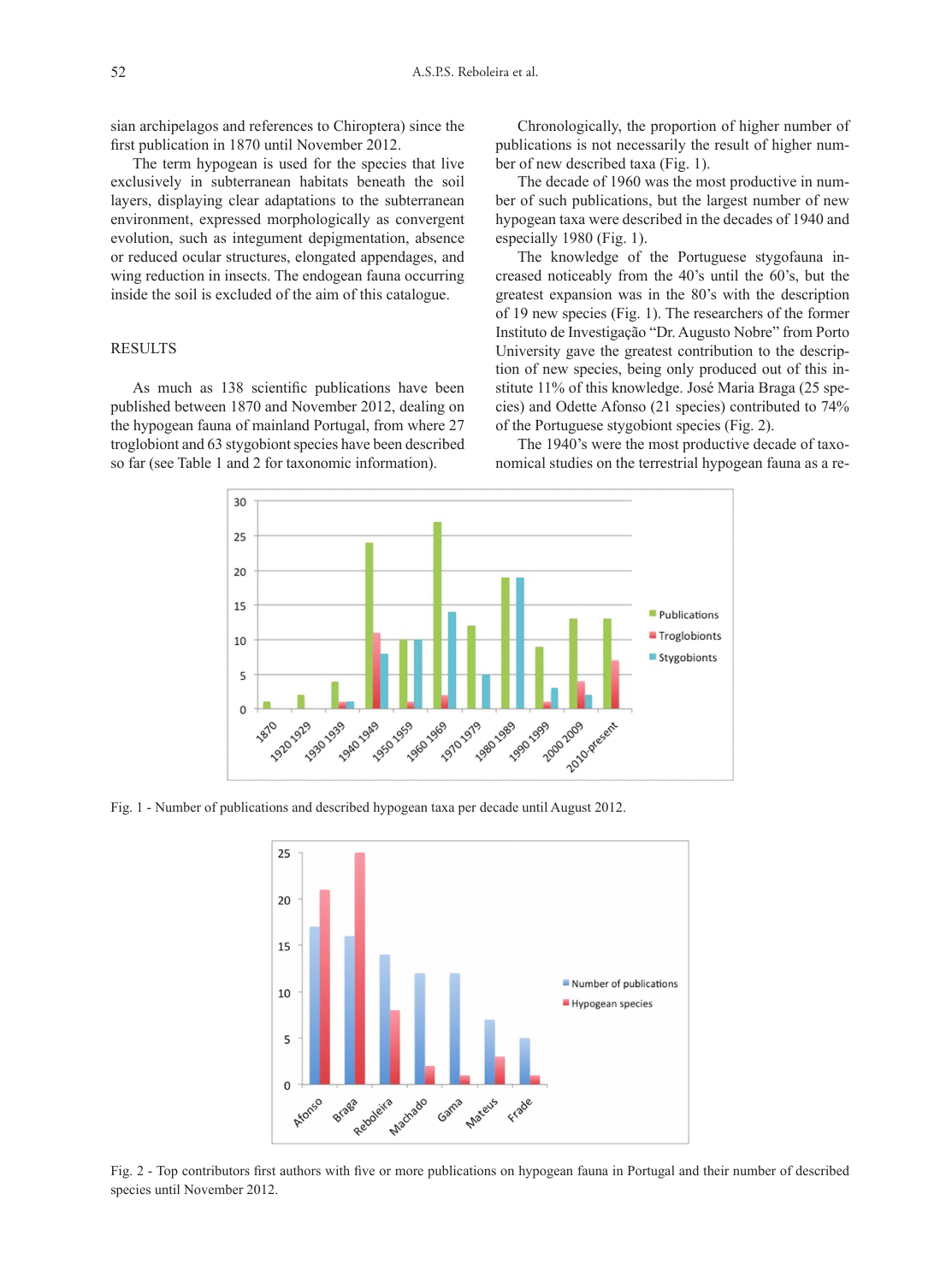

Fig. 3 - Number of hypogean species per higher taxonomic groups, until November 2012. A) Troglobionts and B) Stygobionts.

sult of the great sampling efforts of Barros Machado (Fig. 2), but the activity almost stopped during the 70´s and the 80's. The most important contribution in the past, in number of new troglobiontic taxa was afforded by Vandel, who described 6 species of terrestrial isopods (Vandel 1946) (Fig. 3). Isopods are the most diverse group (Fig. 3) in the Portuguese subterranean fauna, characterized by the absence of hypogean species belonging to groups normally with troglobionts in neighbouring Spain, such as Gastropods, Palpigrads, Diplopods, Leptodirine beetles, and other Arthropod groups.

#### Acknowledgements

We would like to express our gratitude to F. Tatá Regala, V.M. Ortuño and Luís Mendes for kindly providing some bibliography. The Portuguese Foundation for Science and Technology (FCT, Portugal) financed Ana Sofia Reboleira by means of a Ph.D. grant (SFRH/ BD/45744/2008) and within the framework of KarstRisk project (PTDC/AAC-AMB/114781/2009).

# **REFERENCES**

Culver, D.C., T. Pipan. 2009. Biology of caves and other subterranean habitats. Oxford: Oxford University Press.

Fan, Q.H. 2006. Bibliographic analysis of acarological papers published in Zootaxa from 2001 to 2005, with a catalogue of described new taxa. Zootaxa 1385: 53-66.

Juberthie, C., D. Delay, M. Bouillon. 1980. Extension du milieu souterrain en zone non-calcaire: description d'un nouveau milieu et de son peuplement par les Coléoptéres troglobies. Mémoires de Biospéologie 7: 19-52.

Pipan, T., D.C. Culver. 2012. Convergence and divergence in the subterranean realm: a reassessment. Biological Journal of the Linnean Society 107: 1-14.

Reboleira A.S.P.S., P.A.V. Borges, F. Gonçalves, A. Serrano, P. Oromí. 2011. The subterranean fauna of a biodiversity hotspot region - Portugal: an overview and its conservation. International Journal of Speleology 40, 1: 23-37.

Vandel, A. 1964. Biospéologie: La Biologie des Animaux cavernicoles. Paris: Ed. Gauthier-Villars.

# Bibliographic catalogue of subterranean fauna from Portugal

#### **A**

Afonso, O. 1978a. Une nouvelle espèce d'Isopode troglobie du Portugal. *Publicações do Instituto de Zoologia «Dr. Augusto Nobre»*, 61: 11-23.

Afonso, O. 1978b. Amphipoda hypogés du Portugal. *Publicações do Instituto de Zoologia "Dr. Augusto Nobre"*, 142: 11-26.

Afonso, O. 1979. Un *Proasellus* (Crust. Isopoda) nouveau du Portugal. *Anais da Faculdade de Ciências Universidade do Porto*, 61(1-4): 91-104.

Afonso, O. 1982a. Description d'une nouvelle espèce de *Proasellus* (Crust. Isopoda) du Portugal et des considérations sur la phylogénie de son genre. *Publicações do Instituto de Zoologia «Dr. Augusto Nobre»*, 163: 1-15.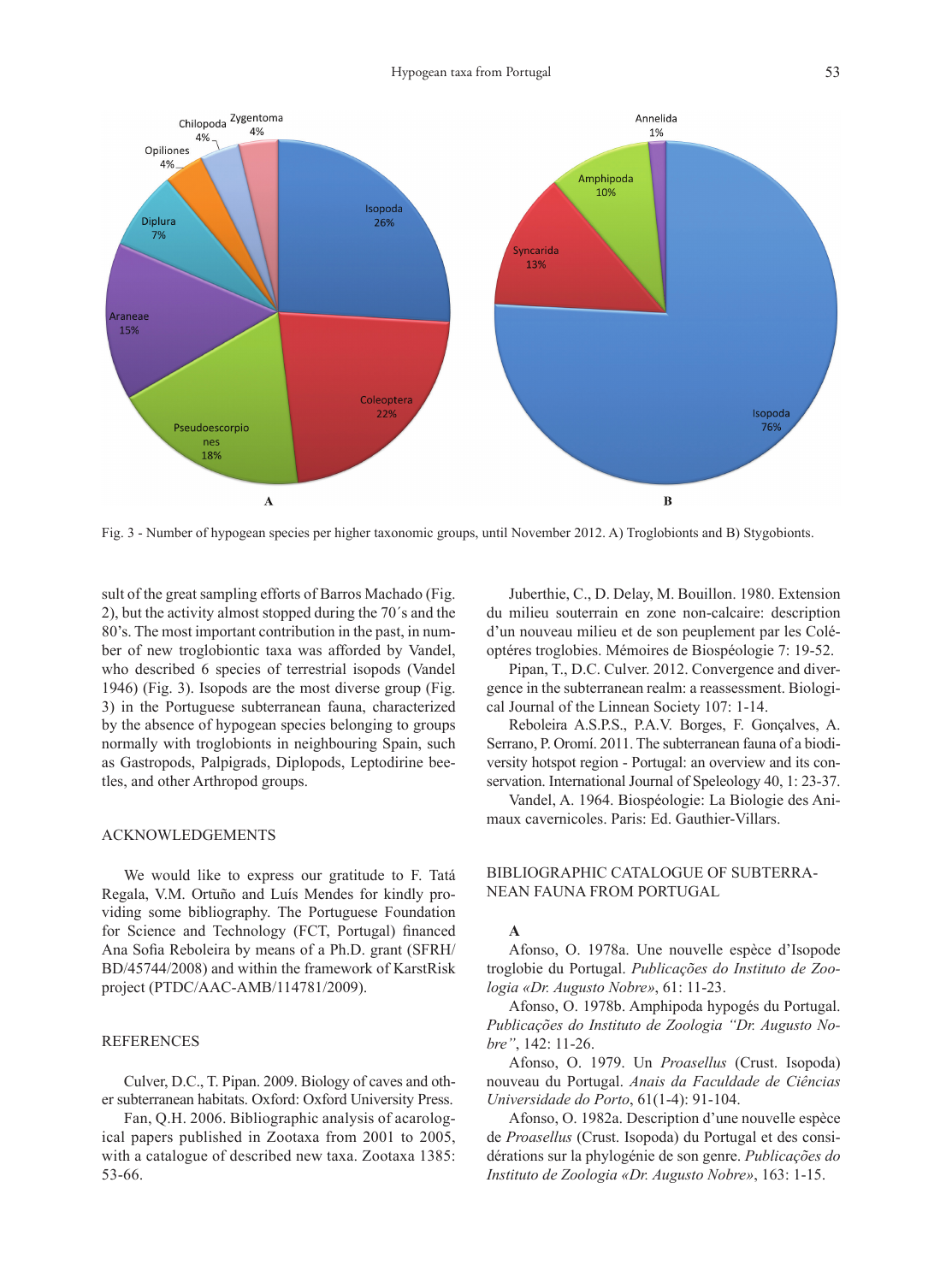Afonso, O. 1982b. Sur un *Proasellus* (Crustacea, Isopoda, Asellidae) cavernicole nouveau du Portugal. *Publicações do Instituto de Zoologia «Dr. Augusto Nobre»*, 166: 1-10.

Afonso, O. 1982c. Un nouvel asellide cavernicole du Portugal: *Proasellus mateusorum* sp. n. (Crustacea, Isopoda, Asellota). *Publicações do Instituto de Zoologia "Dr. Augusto Nobre"*, 168: 1-10.

Afonso, O. 1982d. Contribution à l'étude des Asellides (Crustacea, Isopoda) du Portugal - description d'une nouvelle espèce. *Publicações do Instituto de Zoologia «Dr. Augusto Nobre»*, 172: 1-20.

Afonso, O. 1983. Un aselle phréatique nouveau du bassin du Mondego (Portugal) et des considerations sure les Asellides Portugais (Crust., Isopoda, Asellidae). *Publicações do Instituto de Zoologia «Dr. Augusto Nobre»*, 178: 1-14.

Afonso, O. 1984a. Un nouveau *Synasellus* (Crust., Isopoda, Asellidae) de la nape phréatique littorale au sud du Douro. *Publicações do Instituto de Zoologia «Dr. Augusto Nobre»*, 185: 1-12.

Afonso, O. 1984b. *Bragasellus incurvatus* sp. n. (Crustacea, Isopoda, Asellidae) nouvelle espèce hypogée du bassin du Douro. *Publicações do Instituto de Zoologia «Dr. Augusto Nobre»*, 187: 1-9.

Afonso, O. 1985. Un asellide nouveau (Crustacea, Isopoda) de la nappe phréatique du Douro: *Synasellus intermedius* sp. n.. *Publicações do Instituto de Zoologia «Dr. Augusto Nobre»*, 188: 1-8.

Afonso, O. 1987a. Un nouveau phréatobie du nord du Portugal, *Synasellus bragai* sp. n. (Crustacea, Isopoda, Asellidae). *Algar*, 1: 39-46.

Afonso, O. 1987b. Contribuition pour la connaissance des rapports entre la qualité de l'eau phréatique et les communautés d'Asellides (Crustacea, Isopoda, Asellota). *Publicações do Instituto de Zoologia «Dr. Augusto Nobre»*, 198: 1-61.

Afonso, O. 1988. Isopoda Asellidae e Amphipoda da Gruta da Assafora (Portugal) - descrição de *Proasellus assaforensis* sp. n.. *Algar*, 2: 43-50.

Afonso, O. 1992. Aselídeos (Crustacea, Isopoda) nas águas subterrâneas portuguesas. Aspectos taxonómicos, bio-geográficos e ecológicos. *Algar*, 3: 49-56.

Afonso, O. 1996. Isopodes (Crustacea, Asellidae) stygobies du Nord du Portugal. Description de trois nouvelles espèces. *Publicações do Instituto de Zoologia "Dr. Augusto Nobre"*, 235: 1-14.

Almeida, M.G., I.R. Amorim, H.M. Carvalho, N.J. Farinha, C.M. Franco, C.M. Quaresma. 1994. Contribuição para o conhecimento da flora micológica da cavidade Fojo dos morcegos (Serra da Arrábida, Portugal). *Revista Biologia (Lisboa),* 15: 173-179.

#### **B**

Beier, M. 1962. Eine Neue *Microcreagris* (*Roncocreagris*) aus Portugal. Voyage au Portugal du Dr. K. Lindberg. Resultats Zoologiques I. *Boletim da Sociedade Portuguesa de Ciências Naturais*, 9 (2ª série) 24: 25-26

Bellés, X. 1987. Fauna cavernícola i intersticial de la Península Ibérica i les Illes Balears. Consejo Superior de Investigaciones Cientificas, Ed. Moll, Mallorca, 207 pp.

Bivort, B.L., G. Giribet. 2004. A new genus of cyphophthalmid from the Iberian Peninsula. *Invertebrate Systematics,* 18: 7-52.

Bosmans, R., P. Cardoso, L.C. Crespo. 2010. A review of the linyphiid spiders of Portugal, with the description of six new species (Araneae: Linyphiidae). *Zootaxa,* 2473: 1–67.

Braga, J.M. 1942a. *Mancasellus mariae*, a new blind Isopod inhabiting subterranean waters in Portugal. *Memórias e Estudos do Museu Zoológico da Universidade de Coimbra*, 130: 1-11.

Braga, J.M. 1942b. Un Isopode nouveau du Portugal: *Stenasellus nobrei* n. sp. *Publicações do Instituto de Zoologia «Augusto Nobre»*, 10: 1-11.

Braga, J.M. 1943. Description de l'*Asellus seabrai*, isopode aveugle nouveau des eaux souterraines du Portugal. *Publicações do Instituto de Zoologia «Dr. Augusto Nobre»*, 14: 1-17.

Braga, J.M. 1944. Note sur un genre d'Asellides nouveau du Portugal (*Synasellus* n. gen.) et description d'une sous-espèce nouvelle de ce genre. *Publicações do Instituto de Zoologia «Dr. Augusto Nobre»*, 17: 1-11.

Braga, J.M. 1945. Un nouvel Aselle cavernicole du Portugal. *Publicações do Instituto de Zoologia «Dr. Augusto Nobre»*, 24: 1-15.

Braga, J.M. 1946. Quelques Asellides nouveaux du Portugal. *Synasellus fragilis* n. sp., *Asellus coxalis ibericus* n. subsp., *Asellus conimbricensis* n. sp. *Publicações do Instituto de Zoologia «Dr. Augusto Nobre»,* 29: 1-15.

Braga J.M. 1949. Un Bathynellidae (Crust. Syncarida) du Portugal (*Parabathynella lusitanica* n. sp.). *Publicações do Instituto de Zoologia "Dr. Augusto Nobre",* 40: 1-15.

Braga, J.M. 1956. Un *Asellus* nouveau de l'Étang de Fermentelos (Portugal). *Publicações do Instituto de Zoologia «Dr. Augusto Nobre»,* 53: 1-12.

Braga, J.M. 1958. Un *Asellus* remarquable des eaux souterraines du Portugal (*Asellus pauloae* n. sp.). *Publicações do Instituto de Zoologia «Dr. Augusto Nobre»*, 61: 1-15.

Braga, J. M. 1959. Le genre *Synasellus* et ses espèces. *Publicações do Instituto de Zoologia «Dr. Augusto Nobre»,* 71:1-72.

Braga, J.M. 1960a. *Synasellus albicastrensis* un nouveau asellide troglobie du Portugal. *Anais da Faculdade de Ciências da Universidade do Porto*, 43: 1-15.

Braga J.M. 1960b. Sur une *Parabathynella* (Crust. Syncarida) nouvelle du Portugal. *Publicações do Instituto de Zoologia "Dr. Augusto Nobre"*, 75: 9-22.

Braga, J.M. 1962. Sur la distribution géographique des *Stenasellus* de la Péninsule Ibérique et description d'une espèce nouvelle de ce genre. *Anais da Faculdade de Ciencias Universidade do Porto,* 84: 9-28.

Braga, J.M. 1964. Contribution à la faune d'asellides du Portugal *Asellus frontellum* sp. n.. *Publicações do Instituto de Zoologia «Dr. Augusto Nobre»*, 91: 9-18.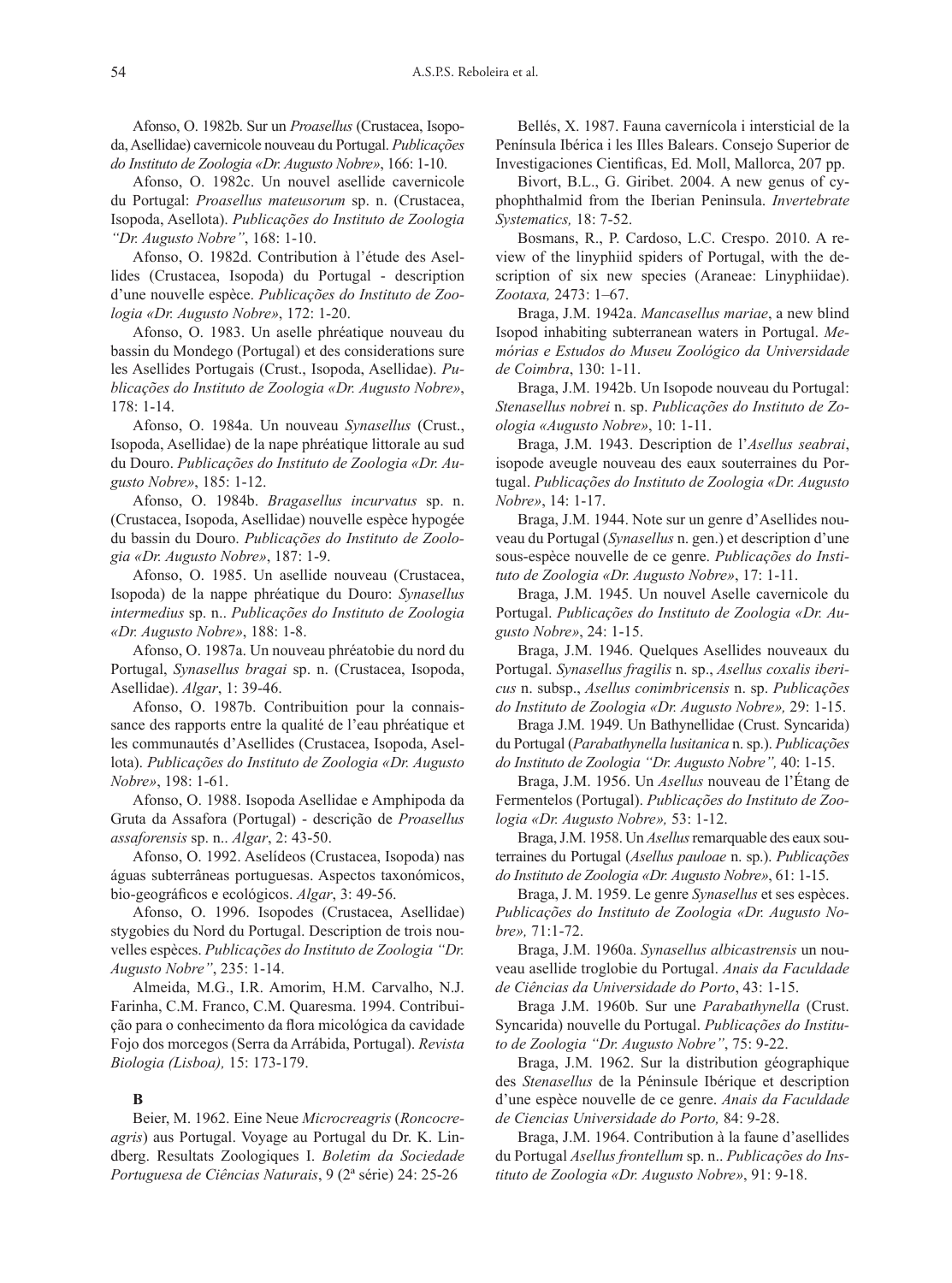Braga, J.M. 1967. Trois *Synasellus* (Crust, Isopoda) nouveaux du Portugal: *Synasellus serranus* sp. n., *Sunasellus nobrei* sp. n., *Synasellus minutus* sp. n. *Anais da Faculdade de Ciências da Universidade do Porto*, 50(3- 4): 301-324.

Braga, J.M. 1968. Sur un Asellide psammique nouveau du Portugal*. Publicações do Instituto de Zoologia «Dr. Augusto Nobre»*, 102: 1-21.

Brotas, G. 2007. Comunidades de artrópodes terrestres em área cársica: estudos em meio epígeo e hipógeo. M.Sc. thesis. Universidade do Minho, Portugal.

#### **C**

Camacho, A.I. 2003a. Four new species of groundwater crustaceans (Syncarida, Bathynellacea, Parabathynellidae) endemic to the Iberian Peninsula. *Journal of Natural History*, 37: 2885-2907.

Camacho, A.I. 2003b. Historical biogeography of *Hexabathynella*, a cosmopolitan genus of groundwater Syncarida (Crustacea, Bathynellacea, Parabathynellidae). *Biological Journal of the Linnean Society*, 78: 457-466.

Cardoso, P., M.N. Duy-Jacquemin, F. Rasteiro. 2008. New and first records of Polyxenida (Diplopoda: Penicillata) from Portugal. *Boletín Sociedad Entomológica Aragonesa*, 42: 360.

Cardoso, P., N. Scharff. 2009. First record of the spider family Symphytognathidae in Europe and description of *Anapistula ataecina* sp. n. (Araneae). *Zootaxa* 2246: 45-57.

Cardoso, P. (2012) Diversity and community assembly patterns of epigean vs. troglobiont spiders in the Iberian Peninsula. *International Journal of Speleology*, 41(1): 83-94.

Coiffat, H. 1962. Voyage au Portugal du Dr. K. Lindberg. Résultats zoologiques. 4. Coléoptères cavernicoles. *Boletim da Sociedade Portuguesa de Ciências Naturais*, 9(2): 90-99.

Condé, B. 1951. Campodéidés du Portugal récoltés par M. A. de Barros Machado. *Memórias e Estudos do Museu Zoológico da Universidade de Coimbra*, 204, 1-12.

Condé, B. 1955. Matériaux pour une Monographie des Diploures Campodéidés. *Mémoires du Muséum National d'Histoire naturelle, série A. Zoologie,* 12, 1-202.

Cons, D. 1959. The caves of the Serra de Aire Massif, Central Portugal. *Transactions of the Cave Research Group of Great Britain,* 5(2): 61-105.

Cruz, A. 1991. Especies nuevas o poco conocidas de isópodos terrestres de la Península Ibérica. II. Isópodos epigeos de España y Portugal (Crustacea, Oniscidea). *Bulletin de la Société d'Histoire naturelle de Toulouse,* 127: 71-75.

# **D**

Deboutteville, C. D. 1944. Collemboles cavernicoles du Portugal, récoltés par B. Machado (I Série). *Revue Française de Entomologie*, 11: 29-35.

Deboutteville, C. D. 1946. Collemboles cavernicoles du Portugal, récoltés par B. Machado (II Série). *Revue Française de Entomologie*, 13: 100-104.

## **E**

Eiras, J. 1974. Un nouveau *Synasellus* (Crustacea, Isopoda) du Portugal. *Publicações do Instituto de Zoologia «Augusto Nobre»*, 124: 9-21.

# **F**

Fage, L. 1931. Araneae, 5émé Sér. précédée d'un essai sur l'évolution souterraine et son déterminisme. Biospeologica, 55, Paris. *Archives de Zoologie Experimentale et Générale, Paris,* 71: 99-291.

Fernandes, J.A. 1962. A fauna subterrânea de Portugal. *Boletim da Sociedade Portuguesa de Ciências Naturais*, 9(24): 3-4.

Frade, F. 1938. Un *Asellus* (Isopode) nouveau des eaux souterraines du Portugal. *Bulletin de la Société Portugaise des Sciences Naturelles,* 7(5): 17-24.

Frade, F. 1939. Crustáceos das Águas do Canal do Alviela. Notas acerca do aparecimento do *Asellus lusitanicus* Frade. *Boletim da Comissão Fiscal das Obras de Abastecimento de água à cidade de Lisboa*, nº 15, Lisboa.

Frade, F. 1939. Um crustáceo cavernícola de Portugal. (Notas biológicas). *Naturália, III,* Lisboa.

Frade, F. 1940. Da fauna e flora das águas de abastecimento à Capital. Necessidade do seu estudo. *Lisboa*, 15: 267-292.

Frade, F. 1941. Os estudos hidrobiológicos e as águas de abastecimento. *Boletim da Comissão Fiscal das Obras de Abastecimento de água à cidade de Lisboa*, nº 18.

Frade, F. 1945. Crustáceos dulciaquícolas de Portugal, II. Aselídeos das águas superficiais e subterrâneas. *Naturália*, 26, Lisboa.

#### **G**

Galhano, M. H. 1970. Contribução para o conhecimento da fauna intersticial em Portugal. *Publicações do Instituto de Zoologia "Dr. Augusto Nobre",* 110: 9-206.

Gama, M.M. 1959. Contribuição para o estudo dos Colêmbolos de Portugal Continental. *Memórias e estudos do Museu Zoológico da Universidade de Coimbra*, 260.

Gama, M.M. 1962. Collemboles des grottes du Portugal. Voyage au Portugal du Dr. K. Lindberg. Résultats zoologiques 5. *Boletim da Sociedade Portuguesa de Ciências Naturais*, 2ª serie, 9: 100-108.

Gama, M.M. 1963. Monografia do género Isotomodes (Insecta; Collembola). *Memórias e estudos do Museu Zoológico da Universidade de Coimbra*, nº 284.

Gama, M.M. 1964. Colêmbolos de Portugal Continental. Dissertação de Doutoramento em Ciências Biológicas. Universidade de Coimbra. 253 pp.

Gama, M.M. 1965. Colêmbolos de Portugal Continental. *Memórias e estudos do Museu Zoológico da Universidade de Coimbra,* 292 pp.

Gama, M.M. 1966. Notes taxonomiques sur quelques espèces de Collemboles. *Memórias e Estudos do Museu Zoológico da Universidade de Coimbra*, 295: 5-21.

Gama, M.M. 1969. Notes taxonomiques et lignées généalogiques de quarante deux espèces et sous-espèces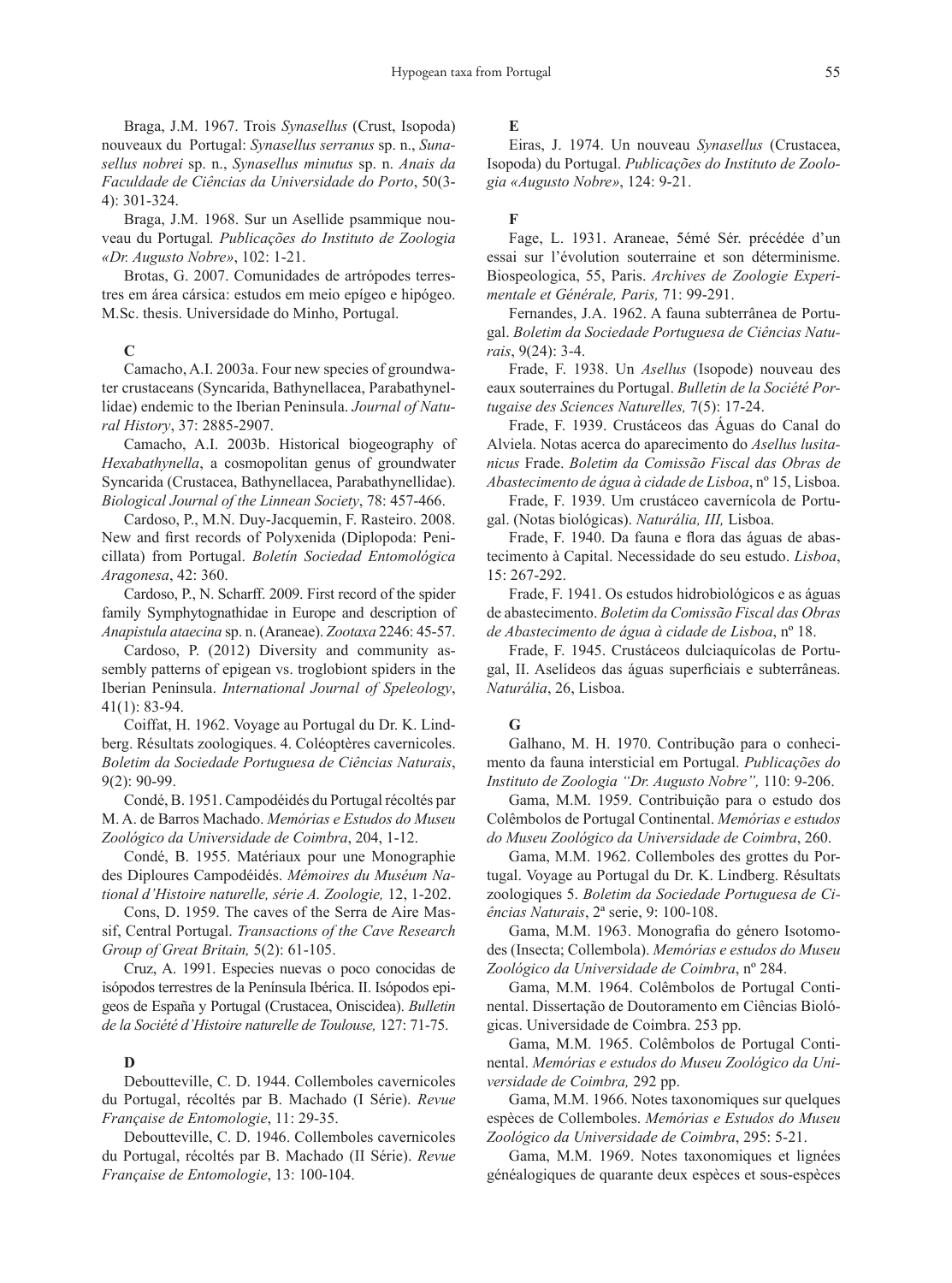du genre *Xenylla* (Insecta, Collembola). *Memórias e estudos do Museu Zoológico da Universidade de Coimbra*, 308: 19-27.

Gama, M.M. 1974. Systématique évolutive de quelques espèces de *Pseudosinella* (Collembola, Insecta) appartenant à trois lignées généalogiques. *Pedobiolobia*, 14: 279-284.

Gama, M.M. 1977. Systématique évolutive des *Pseudosinella*. XI. Espèces provenant de da Péninsule Ibérique et d'Europe Centrale (Insecta: Collembola). *Revue suisse de Zoologie,* 84 (3): 593-597.

Gama, M.M. 1992. A Bioespeleologia em Portugal. *Actas do 3º Congresso Nacional de Espeleologia*.

Gama, M.M. & Afonso, O. 1994. Portugal. In: Juberthie, C. and Decu, V. (eds.), Encyclopaedia Biospeologica, tome I. Sociétè de Biospéologie, Moulis, France, pp.771-778.

Giani, N., B. Sambugar, P. Rodríguez, E. Martínez- -Ansemil. 2001. Oligochaetes in southern European groundwater: new records and an overview. *Hydrobiologia*, 463: 65-74.

Gisin, H. 1960. Collembolenfauna Europas. *Muséum d'Histoire Naturelle*, Genève, 312 pp.

Gisin, H., M.M. Gama. 1969. Espèces nouvelles de *Pseudosinella* cavernicoles (Insecta: Collembola). *Revue Suisse de Zoologie*, 76 (1): 143-181.

# **H**

Henry, J.P., G. Magniez. 1968. Sur la systématique et la biogeographie des Asellides. *Comptes Rendues de l'Académie des Sciences, Paris*, 268: 87-89.

Henry, J.P., G. Magniez. 1970. Contribution à la systématique des Asellides (Crustacea Isopoda). *Annales de Spéléologie*, 25(2) : 335-367.

Hrabe, S. 1963. On *Rhyacodrilus lindbergi* n. sp., a new cavernicolous species of the family Tubificidae (Oligochaeta) from Portugal. *Boletim da Sociedade Portuguesa de Ciências Naturais,* 10: 52-56.

#### **J**

Jeannel, R. 1920. Étude sur le *Trechus fulvus* Dej. (Col. Carab.). Sa phylogénie, son intérêt biogéographique. *Trabajos del Museo Nacional de Ciencias Naturales. Serie Zoológica*, 41: 5-24.

Jeannel, R. 1941. Premières explorations des grottes du Portugal par M.A. de B. Machado, Coléoptères. *Publicações do Instituto de Zoologia «Augusto Nobre»*, 4: 5-15.

Jeannel, R., E.G. Racovitza. 1929. Enumération des Grottes Visitées 1918-1927 (7éme Série). Biospeleologica 54. *Archives de Zoologie Experimentale et Génerale, Paris,* 68 : 293-608.

#### **L**

Lescher-Moutoué, F. 1981. Cyclopidae des eaux souterraines du Portugal et de l'île de Majorque (Crustacea, Copepoda). *Bulletin of the Zoological Museum of Amsterdam*, 8, 8: 65-67.

Lindberg, K. 1962. Cyclopides (Crustacés, Copépodes) du Portugal. Voyage au Portugal du Dr. K. Lindberg. Résultats Zoologiques 2. *Boletim da Sociedade Portuguesa de Ciências Naturais*, 9: 23-48.

Lindberg, K. 1962. Notes sur quelques grottes et aperçu de leur faune. Voyage au Portugal du Dr. Knut Lindberg. Résultats Zoologiques 3. *Boletim da Sociedade Portuguesa de Ciências Naturais*, 9: 49-89.

Lindberg, K., O. Kraus. 1963. Opilions des Grottes Portugaises. Voyage au Portugal du Dr. Knut Lindberg. Résultats Zoologiques 8. *Boletim da Sociedade Portuguesa de Ciências Naturais*, 10: 7-9.

Lopez-Pancorbo A., C. Ribera. 2011. *Nesticus baeticus* sp. n., a new troglobitic spider species from southwest Europe (Araneae, Nesticidae). *ZooKeys*, 89: 1-3.

#### **M**

Machado, A.B. 1941a. As cavernas de Portugal sob o ponto de vista biológico. *Boletim da Sociedade Portuguesa de Ciências Naturais*, 13: 639-642.

Machado, A.B. 1941b. Araignées nouvelles pour la faune portugaise. *Publicações do Instituto de Zoologia «Dr. Augusto Nobre»*, 3: 1-60.

Machado, A.B. 1945a. Observations inédites sur le colulus et les filères de quelques Aranéides, accompagnées de notes critiques sur la morphologie comprarée des filières. *Publicações do Instituto de Zoologia do Porto "Dr. Augusto Nobre",* 22: 3-44.

Machado, A.B. 1945b. À propos de l'appareil respiratoire des "Leptonetidae" (Araneae). *Publicações do Instituto de Zoologia do Porto "Dr. Augusto Nobre"*, 23: 131-135.

Machado, A.B. 1945c. Instruções para a Exploração Biológica das Cavernas. *Publicações do Instituto de Zoologia do Porto "Dr. Augusto Nobre",* 21: 1-15.

Machado, A. B. 1946. Contribuição para o conhecimento dos miriápodes de Portugal. *Publicações do Instituto de Zoologia "Dr. Augusto Nobre"*, 26, 5-37.

Machado, A. B. 1948. As cavernas de Portugal sob o ponto de vista biológico. *Publicações do Instituto de Zoologia "Dr. Augusto Nobre"*, 37, 1-16.

Machado, A.B. 1952. Miriápodes de Portugal. Primeira parte: Quilópodes. *Publicações do Instituto de Zoologia "Dr. Augusto Nobre"*, 43: 1-159 .

Machado, A. B. 1951. Ochyroceratidae (Araneae) de l'Angola. *Publicações Culturais, Companhia de Diamantes de Angola (Diamang),* 8, 1-88*.*

Machado, A.B., B.B. Machado. 1941. Inventário das cavernas calcárias de Portugal. *Boletim da Sociedade Portuguesa de Ciências Naturais*, 13: 444-473.

Machado, A. B., C. Ribera. 1986. Araneidos cavernícolas de Portugal: familia Leptonetidae (Araneae). *Actas X Congresso Internacional de Aracnología*, 355-366.

Madeira, F. 1994. Bioespeleologia de Portugal I (Ensaio Bibliográfico) Edição de autor, 29 p. Lisboa.

Magniez, G. 1967. Geographic distribution and validity of the troglobe species *Asellus lusitanicus* Frade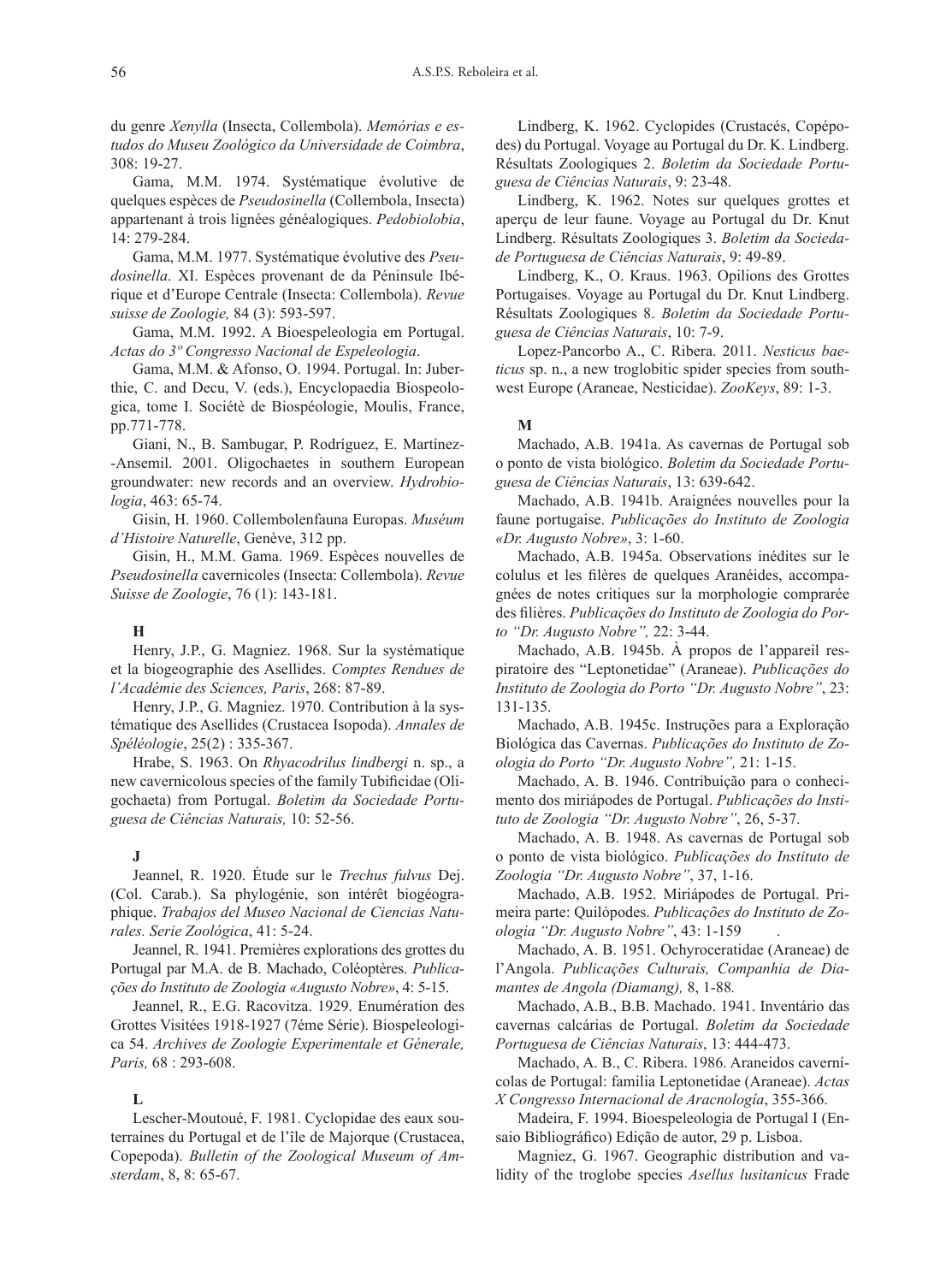(Asellote Crustacean). *International Journal of Speleology*, 2(4): 315-317.

Mateus, A. 1957. Anfípodes Troglóbios. *Publicações do Instituto de Zoologia "Dr. Augusto Nobre"*, 58: 1-8.

Mateus, A. 1974. Sur la Phylogénie du genre *Hadzia* (Crustacea, Amphipoda). *Publicações do Instituto de Zoologia "Dr. Augusto Nobre"*, 128: 9-33.

Mateus, A. 1980. La faune portugaise d'Amphipodes hypogés et sa comparaison à celle de la Roumanie. *Travaux de l'Institute de Spéologie «Emil Racovitza»*, 19.

Mateus, A., M.L. Maciel. 1967. Description d'une espéce de *Bogidiella* (Crustacea, Amphipoda) du psammon du Portugal et quelques notes sur son genre. *Publicações do Instituto de Zoologia "Dr. Augusto Nobre"*, 100: 11-47.

Mateus A., E. Mateus. 1958. Un noveau genre et une nouvelle espèce d'Amphipode troglobie du Portugal. *Memórias e estudos do Museu Zoológico da Universidade de Coimbra*, 252: 1-10.

Mateus A., E. Mateus. 1972. Une nouvelle espèce d'*Hadzia* (Crustacea: Amphipoda) du Portugal. *Publicações do Instituto de Zoologia "Dr. Augusto Nobre"*, 117: 9-30.

Mateus A., E. Mateus. 1978. Amphipoda hypogés du Portugal. *Publicações do Instituto de Zoologia "Dr. Augusto Nobre"*, 142: 11-26.

Mendes, L.M. 1996. Further data on the Nicoletiidae (Zygentoma) with the description of a new species from Mauritius. *Revue Suisse de Zoologie*, 103(3): 749-756.

#### **N**

Noodt W., M.H. Galhano. 1969. Studien an Crustacea Subterranea (Isopoda, Syncarida, Copepoda) aus dem Norden Portugal. *Publicações Instituto Zoologia "Dr. Augusto Nobre"*, 107: 9-75.

Notenboom, J. 1987. Lusitanian species of the amphipod. *Pseudoniphargus* Chevreux, 1901 with a key to all Iberian species. *Bijdr. Dierk.* 57 (2): 191-206.

Notenboom, J. 1990. Introduction to Iberian groundwater amphipods. *Limnetica*, 6: 165-176.

# **P**

Putzeys, J. 1870. Trechorum oculatorum Monographia. *Stettin entomologische Zeitschrift,* 31: 7-48.

#### **R**

Reboleira, A.S.P.S. 2005. Qualidade da água da nascente de Anços (Serra de Sicó) com o uso de fitoperifiton. *Espeleodivulgação*, 6: 30-35.

Reboleira, A.S.P.S. 2007. Os Coleópteros (Insecta, Coleoptera) cavernícolas do Maciço Calcário Estremenho: uma abordagem à sua biodiversidade. M.Sc. thesis. Universidade de Aveiro, Portugal, 84 pp.

Reboleira, A.S., F.J. Gonçalves, A.R.M. Serrano. 2008. Cave Coleoptera from Estremenho Karstic Massif, Portugal. *Spelunca Memories,* 33: 65.

Reboleira, A.S.P.S, F. Gonçalves, A.R.M. Serrano. 2009. Two new species of cave dwelling *Trechus* Clairville, 1806 of the *fulvus*-group (Coleoptera, Carabidae, Trechinae) from Portugal. *Deutsche Entomologische Zeitschrift*, 56(1): 101-107.

Reboleira A.S.P.S., F. Gonçalves, P. Oromí, J.A. Zaragoza 2010a. *Titanobochica*, surprising discovery of a new cave-dwelling genus from southern Portugal (Arachnida: Pseudoscorpiones: Bochicidae). *Zootaxa,*  2681: 1-19.

Reboleira A.S.P.S., V.M. Ortuño, F. Gonçalves, P. Oromí. 2010b. A hypogean new species of *Trechus* Clairville, 1806 (Coleoptera, Carabidae) from Portugal and considerations about the *T. fulvus* species group. *Zootaxa,* 2689: 15-26.

Reboleira A.S.P.S., A. Sendra, F. Gonçalves, P. Oromí. 2010c. The first hypogean dipluran from Portugal: description of a new species of the genus *Litocampa*  (Diplura: Campodeidae). *Zootaxa,* 2728: 50-56.

Reboleira, A.S.P.S., V.M. Ortuño. 2011a. Description of the larva and female genitalia of *Trechus gamae* with data on its ecology. *Bulletin of Insectology*, 64(1): 43-52.

Reboleira A.S.P.S., Borges, P.A.V., Gonçalves, F., Serrano, A., Oromí, P. 2011b. The subterranean fauna of a biodiversity hotspot region - Portugal: an overview and its conservation. *International Journal of Speleology,*  40,(1): 23-37.

Reboleira A.S.P.S., F. Gonçalves. 2011c. Livro de resumos do II Encontro Ibérico de Biologia Subterrânea. Universidade de Aveiro. 54 pp.

Reboleira A.S.P.S., F. Gonçalves, P. Oromí. 2011d. On the Iberian endemic subgenus *Lathromene* Koch (Coleoptera: Staphylinidae: Paederinae): description of the first hypogean *Domene* Fauvel, 1872 from Portugal. *Zootaxa,* 2780: 48-56.

Reboleira, A.S.P.S. 2012. Biodiversity and conservation of subterranean fauna of Portuguese karst. Ph.D. Thesis. University of Aveiro, Portugal, 333 pp.

Reboleira, A.S.P.S., F. Gonçalves, P. Oromí, L.M. Mendes. 2012a. *Squamatinia algharbica* gen. n. sp. n., a remarkable new Coletiniinae silverfish (Zygentoma: Nicoletiidae) from caves in southern Portugal *Zootaxa*, 3260: 33-46.

Reboleira A.S.P.S., J.A. Zaragoza, F. Gonçalves, P. Oromí. 2012b. *Lusoblothrus*, a new syarinid pseudoscorpion genus (Arachnida) from Portugal, occupying an isolated position within the Holarctic fauna*. Zootaxa,* 3544: 52-62.

Ribera, C. 1988a. La familia Leptonetidae (Arachnida, Araneae) in la Península Ibérica. In Haupt, J. (ed.), *XI Europäisches Arachnologisches Colloquium*. *Technische Universität Berlin Dokumentation Kongresse und Tagungun*, 38: 267-281.

Ribera, C. 1988b. Descripción del macho de *Nesticus lusitanicus* Fage 1931. (Araneae, Nesticidae). *Publicaciones del Departamento de. Zoología de la Universidad de Barcelona,* 14: 37-42.

Ribera, C. 1993. *Dysdera caeca* n.sp. y *Harpactea stalitoides* n.sp. (Araneae), dos especies cavernícolas de Marruecos y Portugal. *Revue Arachnologique*, 10(1): 1-7.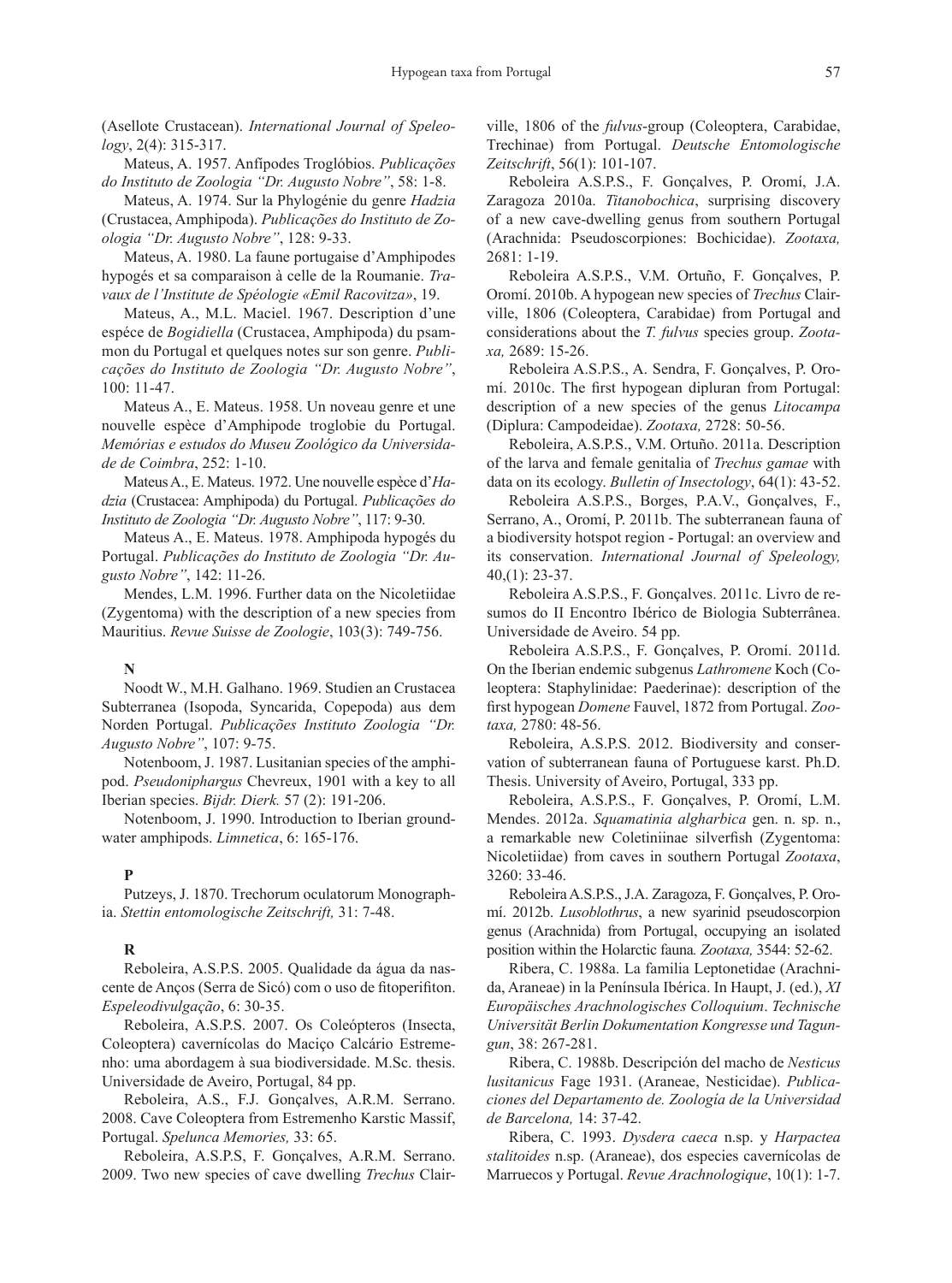## **S**

Sendra A., A. Achurra, P. Barranco, P. Beruete, P.A.V. Borges, J.J. Herrero-Borgoñón, A.I. Camacho, C. Galán, L. García, D. Jaume, R. Jordana, J. Modesto, M.A. Monsalve, P. Oromí, V.M. Ortuño, C. Prieto, A.S. Reboleira, P. Rodríguez, J.M. Salgado, S. Teruel, A. Tinaut, J.A. Zaragoza. 2011. Biodiversidad, regiones biogeográficas y conservación de la fauna subterránea Hispano-lusa. *Boletín de la Sociedad Aragonesa de Entomología*, 49: 365-400.

Stock, J.H. 1980. Regression model evolution as exemplified by the genus *Pseudoniphargus* (Amphipoda). *Bijdragen tot de Dierkunde*, 50 (1): 105-144.

# **T**

Thunberg, E. 1963. Diptères Dolichopodidade. Voyage au Portugal du Dr. K. Lindberg. Résultats Zoologiques 7. *Boletim da Sociedade Portuguesa de Ciências Naturais*, 10(25): 5-6.

Tollet, R. 1948. Explorations Biologiques des Grottes du Portugal. *Publicações do Instituto de Zoologia "Dr. Augusto Nobre"*, 35: 7-10.

**V**

Vachon, M. 1940. Éléments de la faune Portugaise des Pseudoscorpions (arachnides) avec description de quatre espèces nouvelles. *Publicações do Instituto de Zoologia «Augusto Nobre»,* 2: 7-30.

Vachon, M. 1946. Description d'une nouvelle espèce de Pseudoscorpion (arachnide) habitant les grottes Portugaises: *Microcreagris cavernicola*. *Bulletin du Muséum National d'Histoire Naturelle*, 2ª Série, 18: 333-336.

Vailant, F. 1963. Diptères Psychodidae et Empididae. Voyage au Portugal du Dr. K. Lindberg. Résultats Zoologiques 6. *Boletim da Sociedade Portuguesa de Ciências Naturais*, 10(25): 1-4.

Vandel, A. 1946. Crustacés Isopodes terrestres (Oniscoidea) epigés et cavernicoles du Portugal. *Publicações do Instituto de Zoologia "Dr. Augusto Nobre"*, 30: 137-437.

Vives, E. 1975. Coleópteros cavernícolas nuevos o interesantes de la Península Ibérica y Baleares. *Speleon*, 22: 159-169.

# **Z**

Zaragoza, J.A. 2007. Catálogo de los Pseudoescorpiones de la Península Ibérica e Islas Baleares (Arachnida: Pseudoscorpiones). *Revista Ibérica de Aracnología*, 13: 3-91.

Zaragoza, J.A. 2012. *Chthonius (Ephippiochthonius) cardosoi*, a new hypogean species from Portugal (Pseudoescorpiones: Chthoniidae). *Revista Ibérica de Aracnología*, 20: 25-30.

# Catalogue of the described hypogean endemic taxa from Portugal

**Order Family Species** Pseudoscorpiones Chthoniidae *Chthonius minutus* Vachon, 1940 *Chthonius cardosoi* Zaragoza, 2012 Bochicidae *Titanobochica magna* Zaragoza & Reboleira, 2010 Neobisiidae *Roncocreagris blothroides* (Beier, 1962) *Roncocreagris cavernicola* (Vachon, 1946) Syarinidae *Lusoblothrus aenigmaticus* Zaragoza & Reboleira, 2012 Araneae Dysderidae *Harpactea stalitoides* Ribera, 1993 Leptonetidae *Teloleptoneta synthetica* (Machado, 1951) Nesticidae *Nesticus lusitanicus* Fage, 1931 Symphytognathidae *Anapistula ataecina* Cardoso & Scharff, 2009 Opiliones Sironidae *Iberosiro distylos* Bivort & Giribet, 2004 Lithobiomorpha Lithobiidae *Lithobius dimorphus* Machado, 1946 Isopoda Porcellionidae *Porcellio cavernicolous* Vandel, 1946 Trichoniscidae *Trichoniscoides broteroi* Vandel, 1946 *Trichoniscoides subterraneus* Vandel, 1946 *Trichoniscoides meridionalis* (Vandel, 1946) *Trichoniscoides ouremensis* (Vandel, 1946) *Trichoniscoides serrai* Cruz, 1993 Armadillidiidae *Troglarmadillidium machadoi* Vandel, 1946 Entomobryomorpha Onychiuridae *Onychiurus confugiens* Gama, 1962 Diplura Campodeidae *Litocampa mendesi* Sendra & Reboleira, 2010 Zygentoma Nicoletiidae *Squamatinia algharbica* Mendes & Reboleira, 2012 Coleoptera Carabidae *Trechus machadoi* Jeannel, 1942

Table 1 - Troglobionts from Portugal (Macaronesian archipelagos excluded) described until November 2012.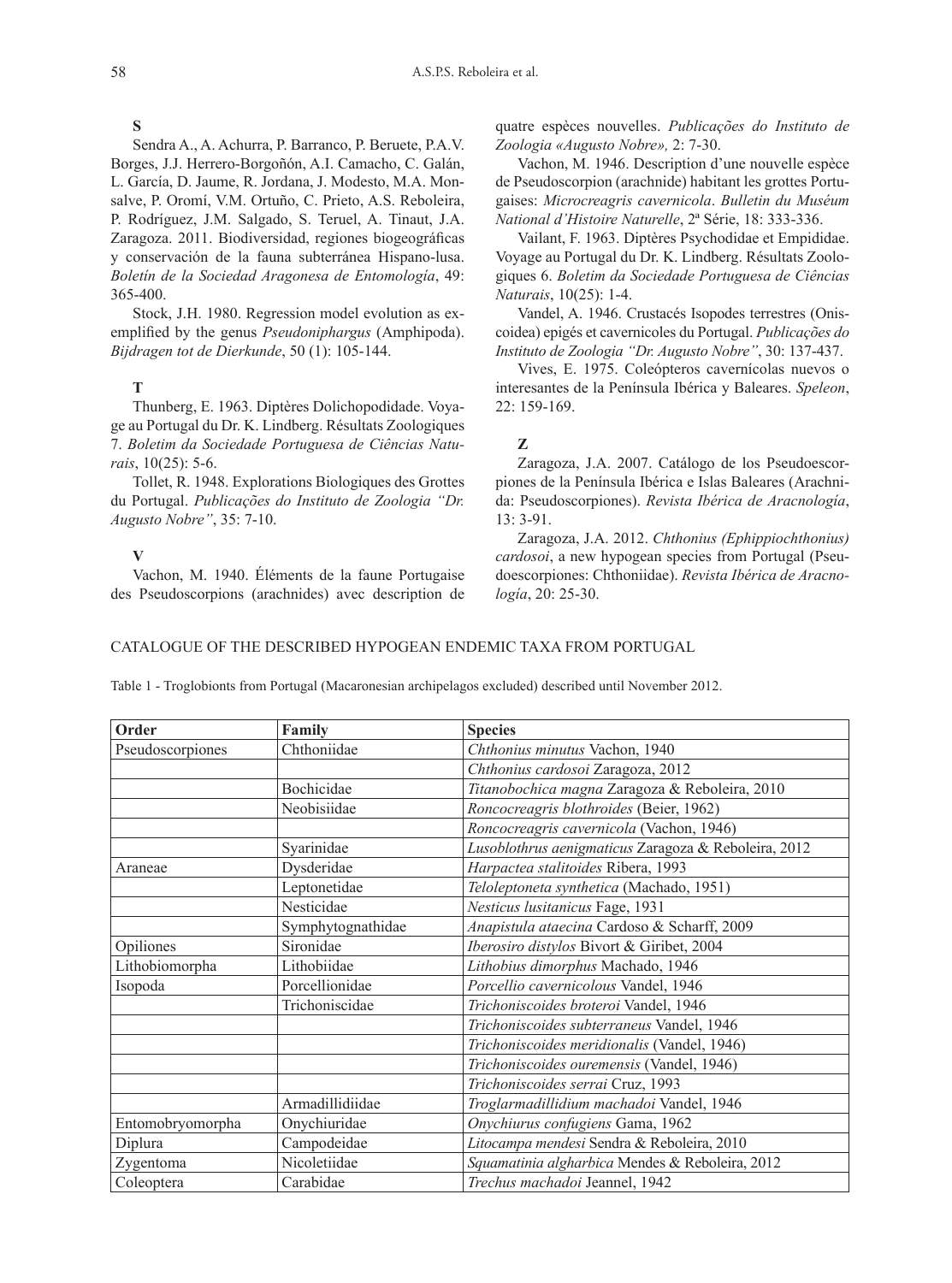| <b>Order</b> | Family        | <b>Species</b>                                 |
|--------------|---------------|------------------------------------------------|
|              |               | Trechus gamae Reboleira & Serrano, 2009        |
|              |               | <i>Trechus lunai</i> Reboleira & Serrano, 2009 |
|              |               | <i>Trechus tatai</i> Reboleira & Ortuño, 2010  |
|              | Staphylinidae | Domene lusitanica Reboleira & Oromí, 2011      |

Table 2 - Stygobionts from Portugal (Macaronesian archipelagos excluded) described until November 2012.

| Order      | Family            | <b>Species</b>                                      |
|------------|-------------------|-----------------------------------------------------|
| Tubificida | Tubificidae       | Rhyacodrilus lindbergi Hrabe, 1963                  |
| Syncarida  | Parabathynellidae | Hexabathynella minuta (Noodt & Galhano, 1969)       |
|            |                   | Iberobathynella lusitanica (Braga, 1949)            |
|            |                   | Iberobathynella barcelensis (Noodt & Galhano, 1969) |
|            |                   | Iberobathynella valbonensis (Galhano, 1970)         |
|            |                   | Iberobathynella gracilipes (Braga, 1960)            |
|            |                   | Iberobathynella cavadoensis (Noodt & Galhano, 1969) |
|            |                   | Iberobathynella serbani Camacho, 2003               |
|            |                   | Iberobathynella pedroi Camacho, 2003                |
| Amphipoda  | Melitidae         | Pseudoniphargus mateusorum Stock, 1980              |
|            |                   | Pseudoniphargus longispinum Stock, 1980             |
|            |                   | Pseudoniphargus callaicus Notenboom, 1987           |
|            | Niphargidae       | Haploginglymus bragai Mateus & Mateus 1958          |
|            |                   | Metahadzia tavaresi (Mateus & Mateus 1972)          |
|            | Bogidiellidae     | Bogidiella helenae Mateus & Maciel, 1967            |
| Isopoda    | Asellidae         | Bragasellus seabrai (Braga, 1943)                   |
|            |                   | Bragasellus conimbricensis (Braga, 1946)            |
|            |                   | Bragasellus frontellum (Braga, 1964)                |
|            |                   | Bragasellus incurvatus Afonso, 1984                 |
|            |                   | Bragasellus pauloae (Braga, 1958)                   |
|            |                   | Proasellus arthrodilus (Braga, 1945)                |
|            |                   | Proasellus assaforensis Afonso, 1988                |
|            |                   | Proasellus exiguus Afonso, 1983                     |
|            |                   | Proasellus lusitanicus (Frade, 1938)                |
|            |                   | Proasellus mateusorum Afonso, 1982                  |
|            |                   | Proasellus nobrei Braga, 1942                       |
|            |                   | Proasellus rectangulatus Afonso, 1982               |
|            |                   | Proasellus rectus Afonso, 1982                      |
|            |                   | Proasellus spinipes Afonso, 1979                    |
|            |                   | Proasellus variegatus Afonso, 1982                  |
|            |                   | Psammasellus capitatus Braga, 1968                  |
|            |                   | Synasellus albicastrensis Braga, 1960               |
|            |                   | Synasellus barcelensis Noodt & Galhano, 1969        |
|            |                   | Synasellus bragai Afonso, 1987                      |
|            |                   | Synasellus brigantinus Braga, 1959                  |
|            |                   | Synasellus capitatus (Braga, 1968)                  |
|            |                   | Synasellus dissimilis Afonso, 1987                  |
|            |                   | Synasellus exiguus Braga, 1944                      |
|            |                   | Synasellus flaviensis Afonso, 1996                  |
|            |                   | Synasellus fragilis (Braga, 1946)                   |
|            |                   | Synasellus henrii Afonso, 1987                      |
|            |                   | Synasellus insignis Afonso, 1984                    |
|            |                   | Synasellus intermedius Afonso, 1985                 |